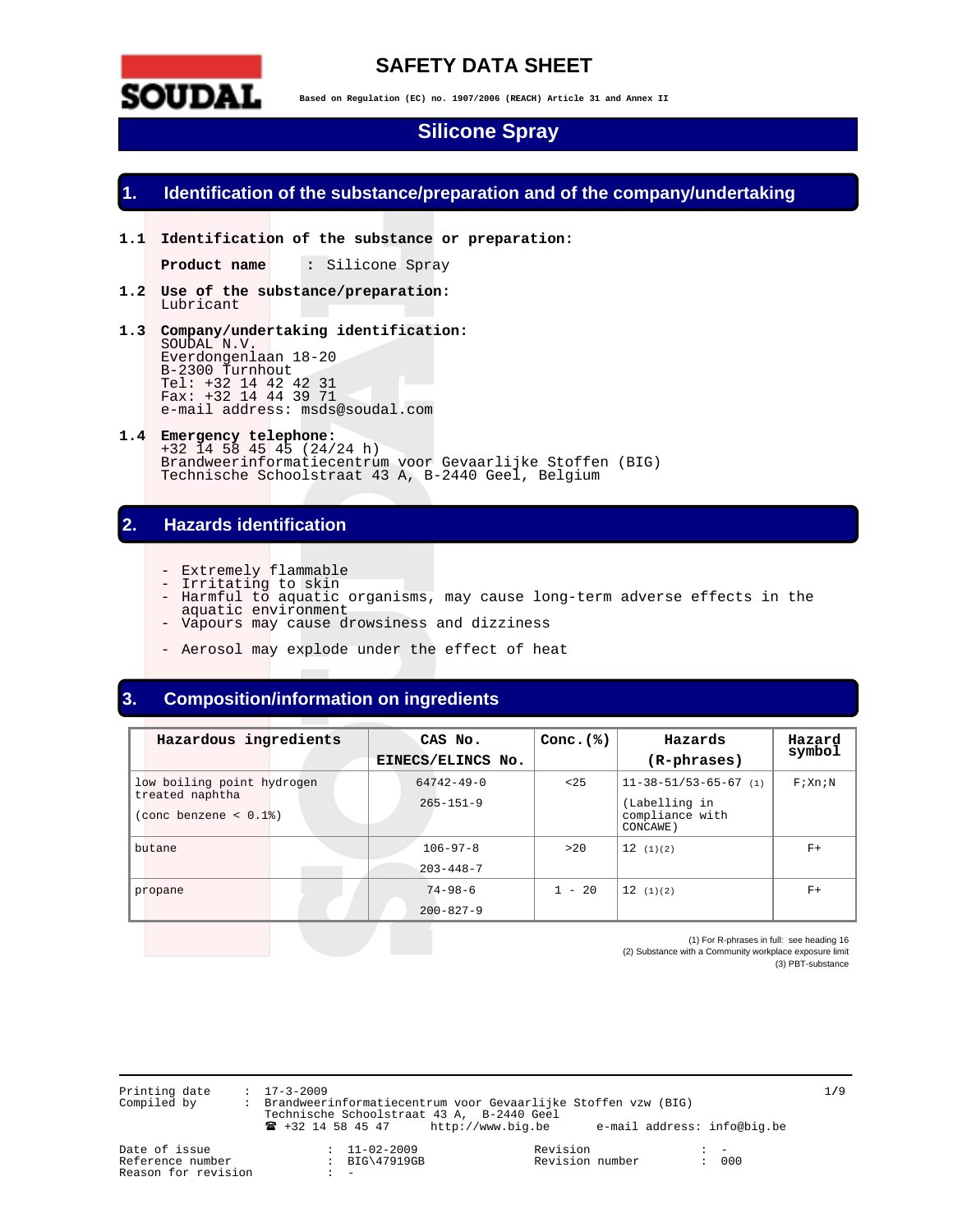# **4. First aid measures**

- **4.1 After inhalation:** 
	- Remove the victim into fresh air
	- Respiratory difficulties: consult a doctor/medical service

#### **4.2 Skin contact:**

- Rinse immediately with plenty of water
- Take victim to a doctor if irritation persists

#### **4.3 Eye contact:**

- Rinse with water
- Do not apply neutralizing agents
- Take victim to an ophthalmologist if irritation persists

#### **4.4 After ingestion:**

- Rinse mouth with water
- Do not induce vomiting
- If you feel unwell: consult a doctor/medical service

### **5. Fire-fighting measures**

#### **5.1 Suitable extinguishing media:**

- Water spray
- Polyvalent foam
- BC powder
- Carbon dioxide
- **5.2 Unsuitable extinguishing media:**  - No data available

#### **5.3 Special exposure hazards:**

- Gas/vapour spreads at floor level: ignition hazard
- Gas/vapour flammable with air within explosion limits
	- Upon combustion CO and CO2 are formed

#### **5.4 Instructions:**

- Cool closed containers with water if they are exposed to the fire
- Take account of environmentally hazardous fire-fighting water
	- Use fire-fighting water moderately and contain it

#### **5.5 Special protective equipment for firefighters:**

 - Heat/fire exposure: compressed air/oxygen apparatus - Protective clothing

## **6. Accidental release measures**

#### **6.1 Personal precautions:**  See heading 8.2

#### **6.2 Environmental precautions:**

- Use appropriate containment to avoid environmental contamination
- Dam up the liquid spill - See heading 13

# **6.3 Methods for cleaning up:**

- Liquid spill: take up into absorbent material
- Shovel absorbed substance in closing drums
	- Carefully collect the spill/leftovers
	- Clean contaminated surfaces with an excess of water
	- Take collected spill to manufacturer/competent authority
	- Wash clothing and equipment after handling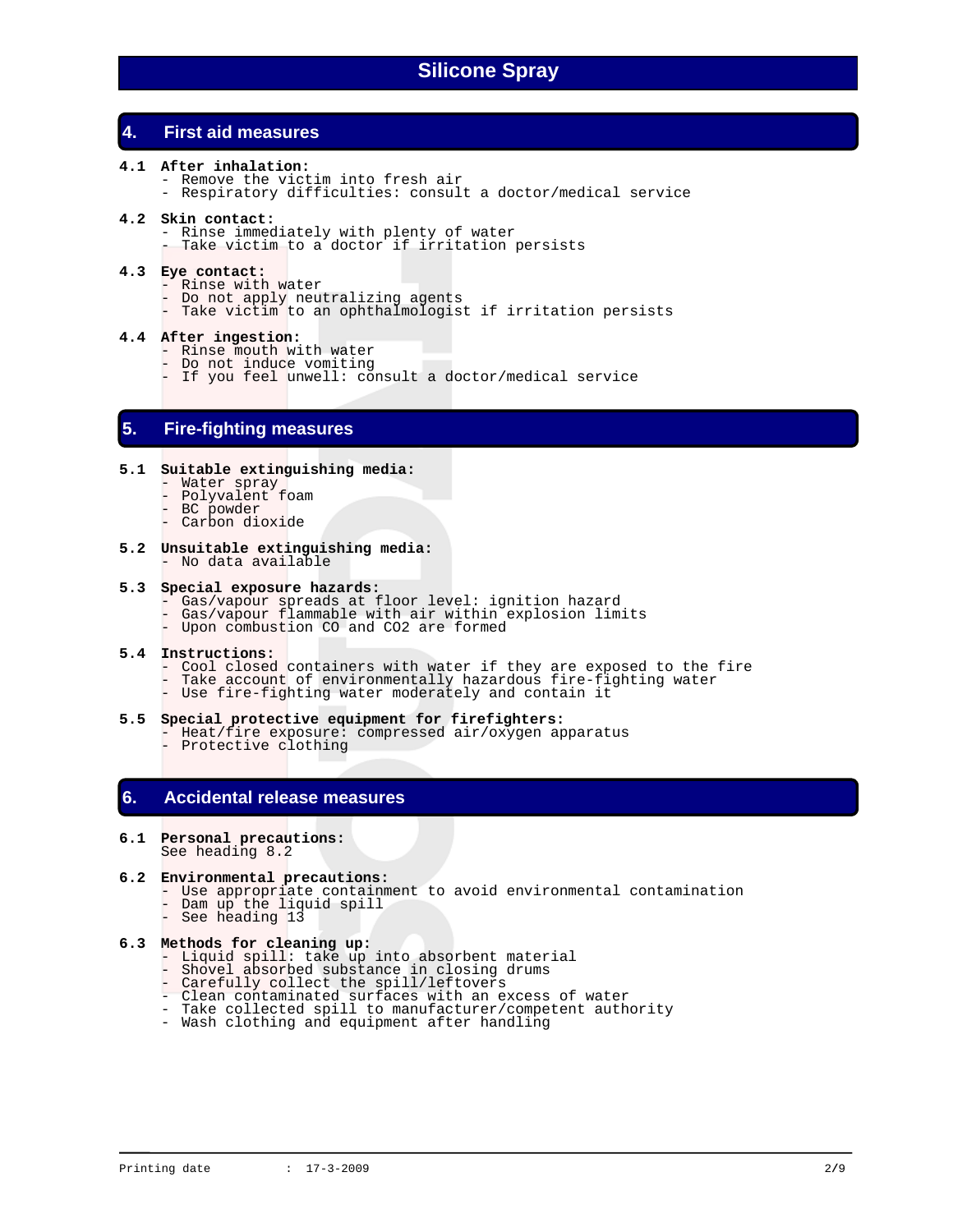## **7. Handling and storage**

#### **7.1 Handling:**

- Observe normal hygiene standards
- Use spark-/explosionproof appliances and lighting system
- Remove contaminated clothing immediately
	- Clean contaminated clothing
	- Use only in well-ventilated areas

#### **7.2 Storage:**

- Keep out of direct sunlight
- Ventilation at floor level
- Fireproof storeroom
- Keep away from: heat sources, ignition sources

| Storage temperature     | : 50   | חס   |
|-------------------------|--------|------|
| Quantity limit          | : N.D. | kα   |
| Storage life            | : 365  | davs |
| Materials for packaging |        |      |

- suitable | : aerosol dispenser

#### **7.3 Specific use(s):**

See information supplied by the manufacturer for the identified use(s)

- **ppm**

750 **ppm**

- **ppm** 

**ppm** 

**ppm** 

**ppm** 

### **8. Exposure controls/Personal protection**

#### **8.1 Exposure limit values:**

```
8.1.1 Occupational exposure:
BUTANE:
     \begin{array}{ccc} {\rm TLV-TWA} & \hspace{1.5cm} & \hspace{1.5cm} {\rm mg/m}^3 \\ {\rm TLV-STEL} & \hspace{1.5cm} {\rm mg/m}^3 \end{array} 1000 ppm
      TLV-STEL : mg/m3
     WEL-LTEL : 1450 mg/m<sup>3</sup><br>WEL-STEL : 1810 mg/m<sup>3</sup>
                                                      600 ppm
     WEL-STEL TRGS 900 : 2400 mg/m³ 1000 ppm 
      MAK : 2400 mg/m3
                                                      1000 ppm
 GWBNL-TGG 8 h : 1430 mg/m3
                                             mg/m^3 (indicatief)<br>mg/m^3 GWKNL-TGG 15 min. : mg/m3
     VME-8 h : 1900 mg/m<sup>3</sup><br>
<b>VLE-15 min. : - mg/m<sup>3</sup>
                                                      800 ppm 
      VLE-15 min. : - mg/m3
                                                      - ppm 
     GWBB-8 h : - mg/m<sup>3</sup><br>
GWK-15 min. : - mg/m<sup>3</sup><br>
Momentary value : <br>
mg/m^3<br>
mg/m^3 1000 ppm 
     GWK-15 min.<br>2. Momentary value :
     Momentary value
 EC : mg/m3
     EC<br>EC-STEL : mg/m^3<br>mg/m^3
```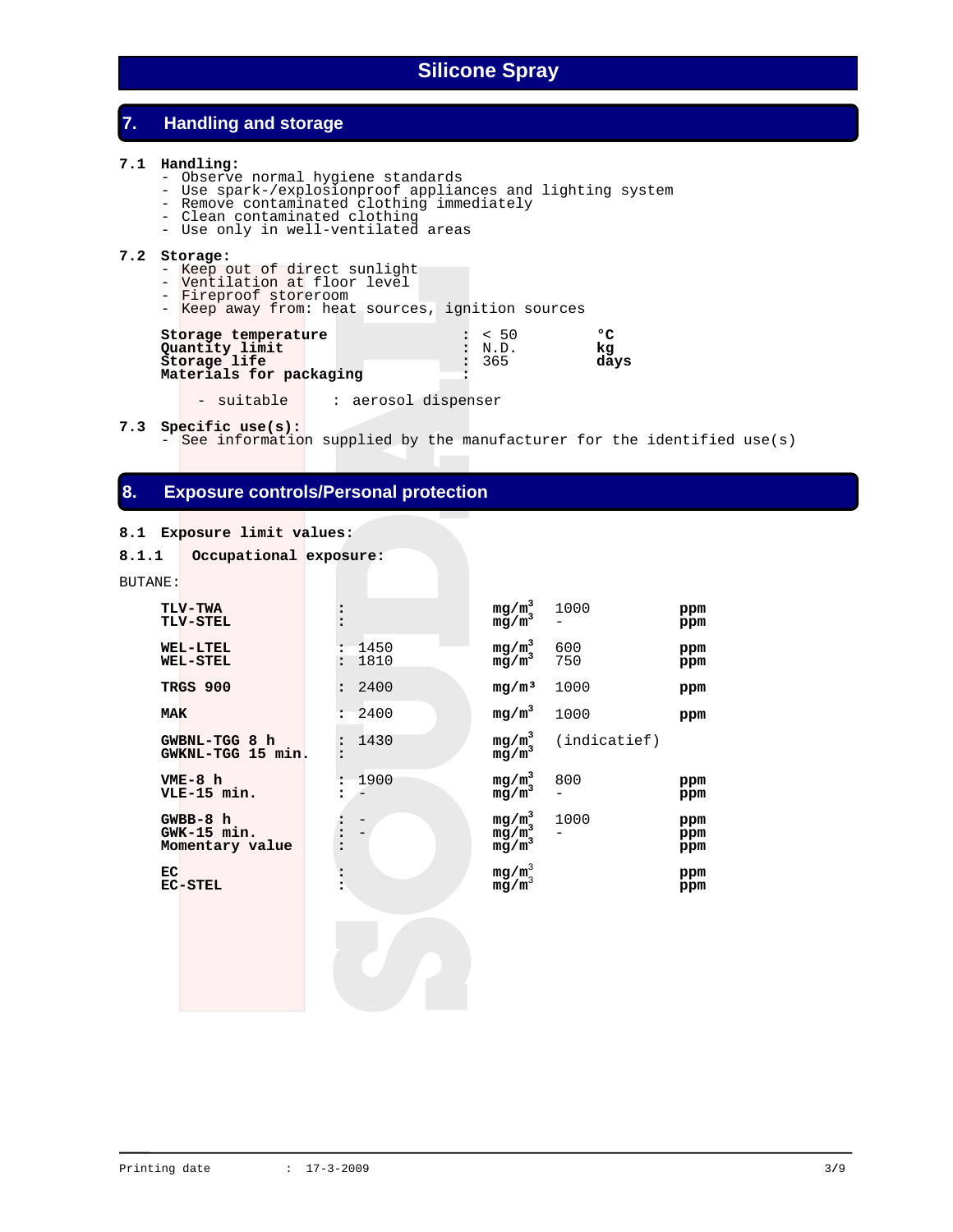PROPANE:

| <b>TLV-TWA</b><br><b>TLV-STEL</b>              |              |      | $mg/m^3$<br>mg/m <sup>3</sup>    | 1000         | ppm<br>ppm        |
|------------------------------------------------|--------------|------|----------------------------------|--------------|-------------------|
| <b>WEL-LTEL</b><br><b>WEL-STEL</b>             |              |      | $mg/m^3$<br>$mg/m^3$             |              | ppm<br>ppm        |
| TRGS 900                                       |              | 1800 | mg/m <sup>3</sup>                | 1000         | ppm               |
| MAK                                            | $\mathbf{r}$ | 1800 | $mg/m^3$                         | 1000         | ppm               |
| GWBNL-TGG 8 h<br>GWKNL-TGG 15 min.             |              |      | $mg/m^3$<br>$mg/m^3$             | (indicatief) |                   |
| $VME-8h$<br>VLE-15 min.                        |              |      | $mg/m^3$<br>mg/m                 |              | ppm<br>ppm        |
| $GWBB-8$ h<br>$GWK-15 min.$<br>Momentary value |              |      | $mg/m^3$<br>$mg/m^3$<br>$mg/m^3$ | 1000         | ppm<br>ppm<br>ppm |
| EC<br><b>EC-STEL</b>                           |              |      | $mg/m^3$<br>mg/m                 |              | ppm<br>ppm        |

### **8.1.2 Sampling methods:**

| - Petroleum Distillate (Naphthas) | NIOSH 1550 |  |
|-----------------------------------|------------|--|
| - Petroleum Distillates fractions | OSHA 48    |  |
| - Propane                         | OSHA CSI   |  |
| - Butane                          | OSHA CSI   |  |

# **8.2.1 Occupational exposure controls:**

- Measure the concentration in the air regularly

#### **Personal protective equipment:**

- **a) Respiratory protection:**  - Gas mask with filter type AX at conc. in air > exposure limit
- **b) Hand protection:**  - Gloves
- **c) Eye protection:**
- Protective goggles

#### **d) Skin protection:**

- Head/neck protection
- Protective clothing
- **8.2.2 Environmental exposure controls:** see heading 6.2, 6.3 and 13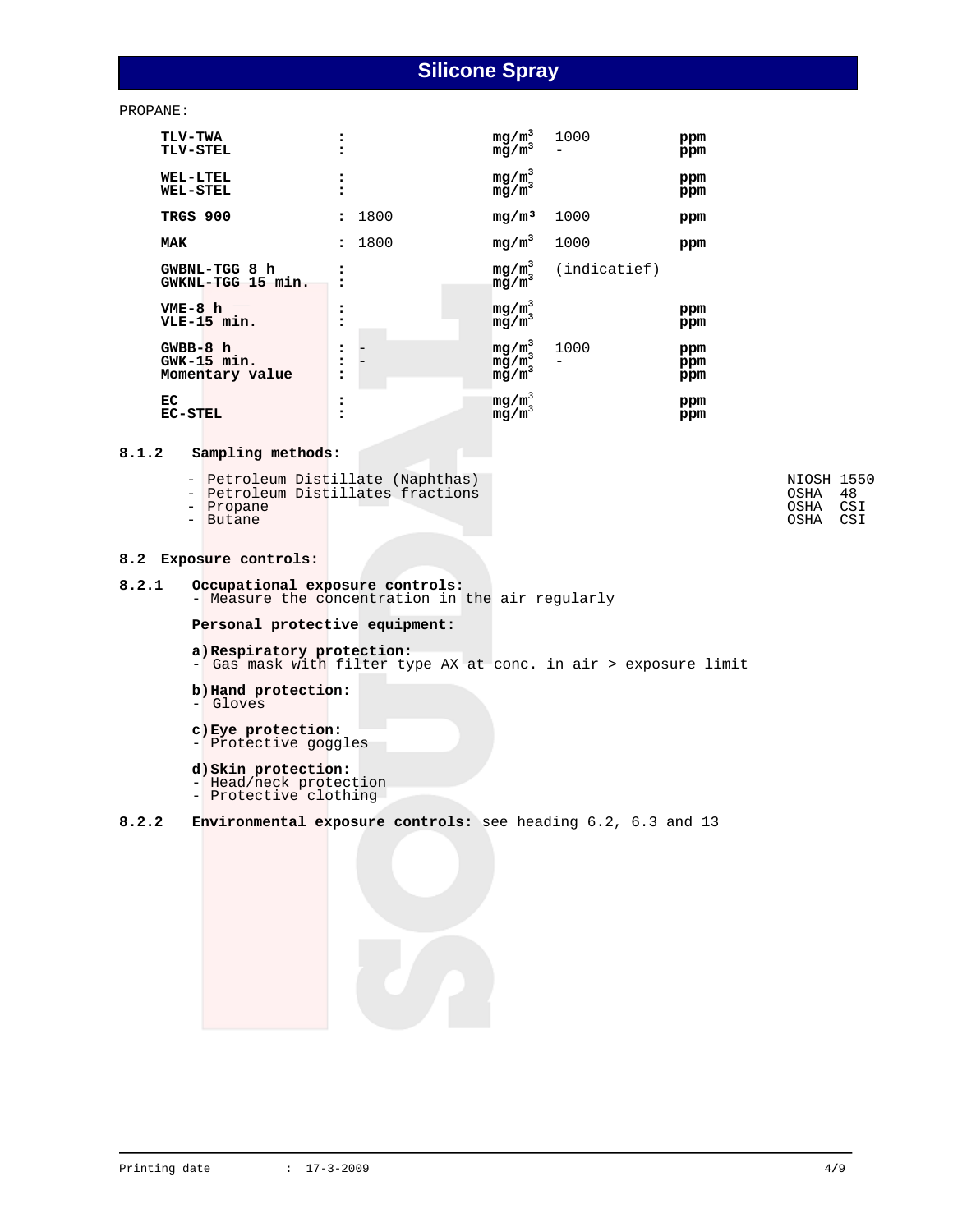# **9. Physical and chemical properties**

#### **9.1 General information:**

| Appearance (at 20°C) | : Aerosol          |
|----------------------|--------------------|
| Odour                | : Characteristic   |
| Colour               | Variable in colour |

#### **9.2 Important health, safety and environmental information:**

| pH value (at 20°C)                      |                | N.D.                                    |              |
|-----------------------------------------|----------------|-----------------------------------------|--------------|
| Boiling point/boiling range             |                | N.D.                                    | $^{\circ}$ C |
| Flashpoint/flammability                 |                | Contains highly flammable<br>components |              |
| Explosion limits (explosive properties) | $\ddot{\cdot}$ | N.D.                                    | vol%         |
| Oxidising properties                    |                | N.D.                                    |              |
| Vapour pressure (at 20°C)               |                | N.D.                                    | hPa          |
| Vapour pressure (at 50°C)               |                | N.D.                                    | hPa          |
| Relative density liquid phase (20°C)    |                | 0.74                                    |              |
| Water solubility                        |                | Insoluble                               |              |
| Soluble in                              |                | No data available                       |              |
| Relative vapour density                 |                | N.D.                                    |              |
| Viscosity $(at \t oC)$                  |                | N.D.                                    | Pa.s         |
| Partition coefficient n-octanol/water   |                | N.D.                                    |              |
| Evaporation rate                        |                |                                         |              |
| ratio to butyl acetate                  |                | N.D.                                    |              |
| ratio to ether                          |                | N.D.                                    |              |
|                                         |                |                                         |              |
| 9.3 Other information:                  |                |                                         |              |
|                                         |                |                                         |              |
| Melting point/melting range             |                | N.D.                                    | °C           |
| Auto-ignition point                     |                | N.D.                                    | ۰c           |
| Saturation concentration                |                | N.D.                                    | $g/m^3$      |
| Specific conductivity                   |                | N.D.                                    | pS/m         |

# **10. Stability and reactivity**

**10.1 Conditions to avoid:**  - Stable under normal conditions **10.2 Materials to avoid:**  - Keep away from: heat sources, ignition sources

**10.3 Hazardous decomposition products:**  - Upon combustion CO and CO2 are formed

# **11. Toxicological information**

|                | 11.1 Acute toxicity:                                          |           |                     |
|----------------|---------------------------------------------------------------|-----------|---------------------|
| BUTANE:        |                                                               |           |                     |
|                | LC50 inhalation rat $\mid$ : 658                              |           | mq/l/4 h            |
| PROPANE:       |                                                               |           |                     |
|                | LC50 inhalation rat : $513$<br>$LC50$ inhalation rat : 280000 |           | mq/1/4 h<br>ppm/4 h |
|                | 11.2 Chronic toxicity:                                        |           |                     |
| <b>BUTANE:</b> |                                                               |           |                     |
|                | Teratogenicity (MAK)                                          | : Group D |                     |
| PROPANE:       |                                                               |           |                     |
|                | Teratogenicity (MAK)                                          | : Group D |                     |
|                |                                                               |           |                     |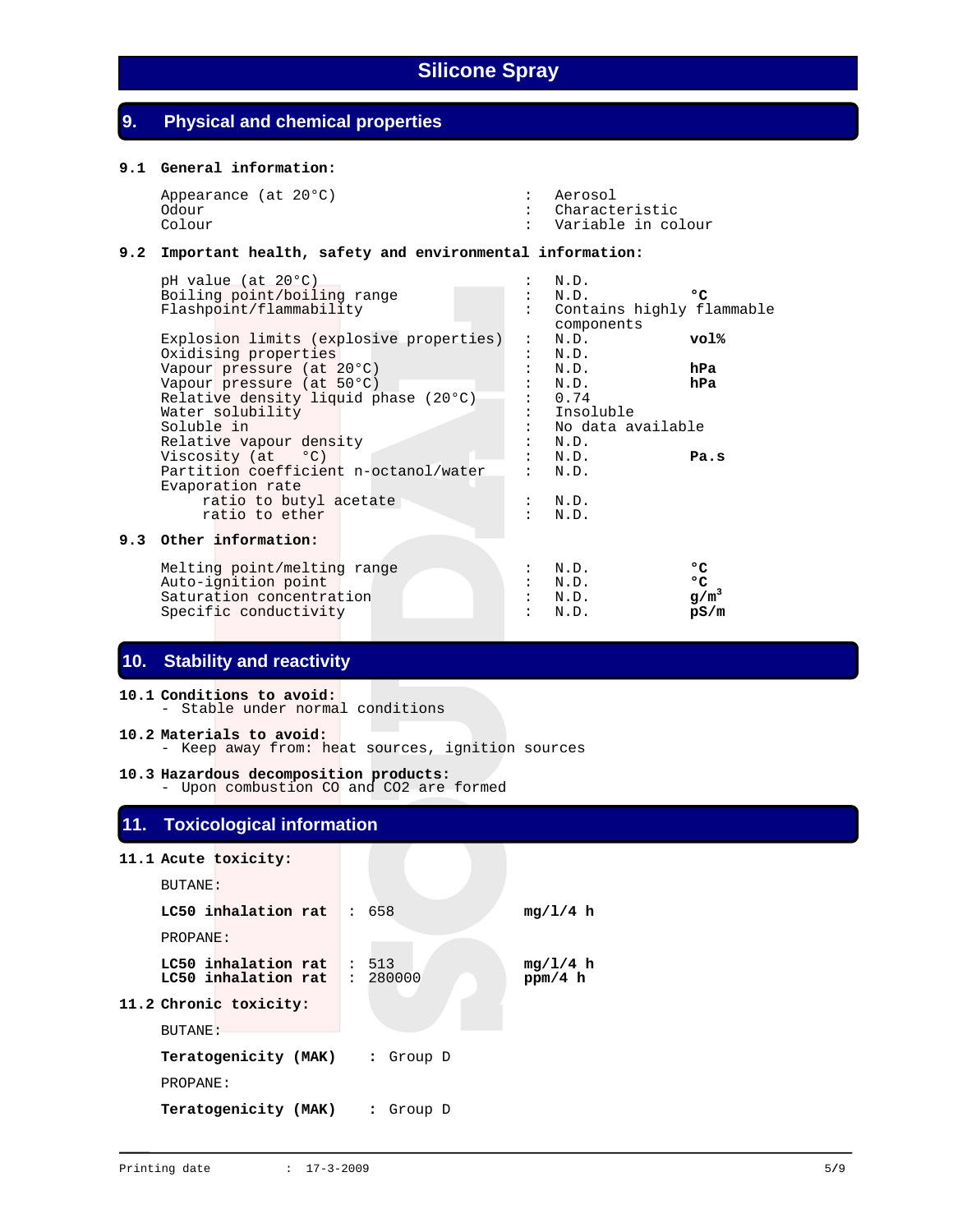**11.3 Routes of exposure:** inhalation, eyes and skin

#### **11.4 Acute effects/symptoms:**

#### - **AFTER INHALATION:**

- EXPOSURE TO HIGH CONCENTRATIONS:
- Irritation of the respiratory tract
- Irritation of the nasal mucous membranes
- Dizziness
- Narcosis
- CNS depression - Headache
- 
- **AFTER SKIN CONTACT:**
- Tingling/irritation of the skin
- **AFTER EYE CONTACT:**
- Irritation of the eye tissue

#### **11.5 Chronic effects:**

- Not listed in carcinogenicity class (IARC, EC, TLV, MAK)
- Not listed in mutagenicity class (EC,MAK)
- Not classified as toxic to reproduction (EC)

### **12. Ecological information**

#### **12.1 Ecotoxicity:**

- **Effect on waste water purification** : No data available

#### **12.2 Mobility:**

- **Volatile organic compounds (VOC):** 92%
- Insoluble in water
- Substance floats in water

For other physicochemical properties see heading 9

#### **12.3 Persistence and degradability:**

- - **Biodegradation BOD5 :** N.D. **% ThOD**
- - **Water :** No data available
- - **Soil :** N.D. **days**

#### **12.4 Bioaccumulative potential:**

- **log Pow :** N.D. - **BCF :** N.D.

#### **12.5 Results of PBT assessment:** - Not applicable, on the basis of the available data

#### **12.6 Other adverse effects:**

- **WGK** : 2 (Classification based on the components in compliance with Verwaltungsvorschrift wassergefährdender Stoffe - **Effect on the ozone layer**  $\qquad \qquad :$  Not dangerous for the ozone layer (1999/45/EC) layer (1999/45/EC) - **Greenhouse effect** : No data available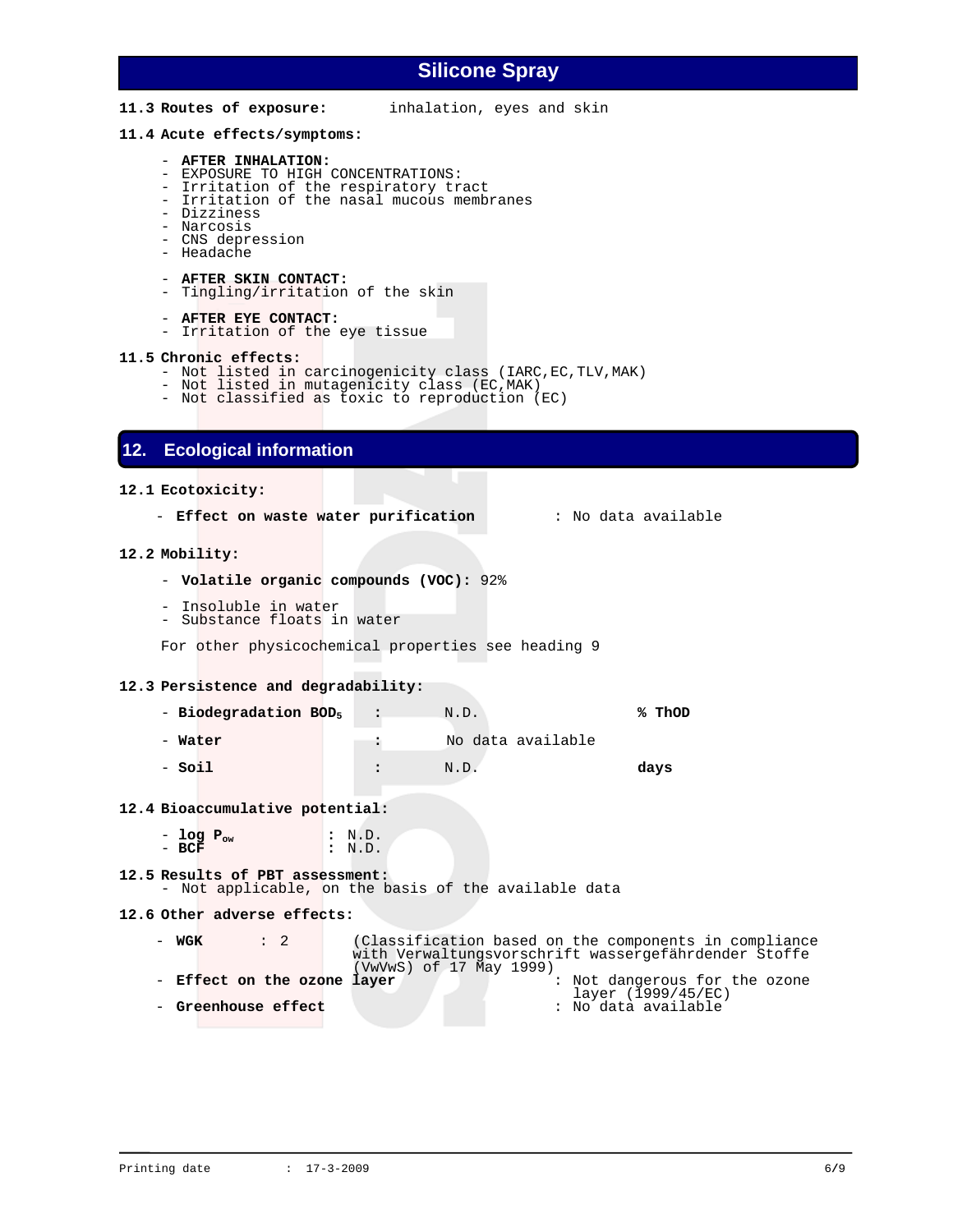# **13. Disposal considerations**

#### **13.1 Provisions relating to waste:**

- Waste material code (91/689/EEC, Council Decision 2001/118/EC, O.J. L47 of  $16/2/2001$ : 14 06 03\* (other solvents and solvent mixtures)
- LWCA (the Netherlands): KGA category 06
- Hazardous waste (91/689/EEC)
- Remove waste in accordance with local and/or national regulations

#### **13.2 Disposal methods:**

- Specific treatment
- Do not discharge into drains or the environment

#### **13.3 Packaging:**

 - Waste material code packaging (91/689/EEC, Council Decision 2001/118/EC, O.J. L47 of 16/2/2001): 15 01 10\* (packaging containing residues of or contaminated by dangerous substances)

### **14. Transport information**

| 14.1 Classification of the substance in compliance with UN Recommendations<br>UN number<br><b>CLASS</b><br><b>SUB RISKS</b><br>PACKING GROUP                            | $\ddot{\phantom{a}}$<br>$\ddot{\phantom{a}}$                                                | 1950<br>2.1<br>$\qquad \qquad -$                                      |
|-------------------------------------------------------------------------------------------------------------------------------------------------------------------------|---------------------------------------------------------------------------------------------|-----------------------------------------------------------------------|
| 14.2 ADR (transport by road)<br>CLASS<br>PACKING GROUP<br>CLASSIFICATION CODE<br>DANGER LABEL TANKS<br>DANGER LABEL PACKAGES<br>PROPER SHIPPING NAME<br>aerosols        | $\ddot{\phantom{a}}$<br>፡<br>$\ddot{\cdot}$<br>$\ddot{\phantom{a}}$<br>$\ddot{\phantom{a}}$ | 2<br>5F<br>$-$<br>2.1                                                 |
| 14.3 RID (transport by rail)<br><b>CLASS</b><br>PACKING GROUP<br>CLASSIFICATION CODE<br>DANGER LABEL TANKS<br>DANGER LABEL PACKAGES<br>PROPER SHIPPING NAME<br>aerosols | $\ddot{\phantom{a}}$<br>$\ddot{\phantom{a}}$<br>$\ddot{\phantom{a}}$                        | 2<br>5F<br>$-$<br>2.1                                                 |
| 14.4 ADNR (transport by inland waterways)<br>CLASS<br>PACKING GROUP<br>CLASSIFICATION CODE<br>DANGER LABEL TANKS<br>DANGER LABEL PACKAGES                               | $\ddot{\phantom{a}}$<br>:                                                                   | 2<br>5F<br>$-$<br>2.1                                                 |
| 14.5 IMDG (maritime transport)<br><b>CLASS</b><br>SUB RISKS<br>PACKING GROUP<br>MFAG<br>EMS<br>MARINE POLLUTANT                                                         |                                                                                             | 2.1<br>$\overline{\phantom{a}}$<br>$\qquad \qquad -$<br>$F-D$ , $S-U$ |
| 14.6 ICAO (air freight)<br>CLASS<br>SUB RISKS<br>PACKING GROUP<br>PACKING INSTRUCTIONS PASSENGER AIRCRAFT<br>PACKING INSTRUCTIONS CARGO AIRCRAFT                        | $\ddot{\phantom{a}}$<br>$\ddot{\phantom{a}}$                                                | 2.1<br>$\overline{\phantom{0}}$<br>203/Y203<br>203                    |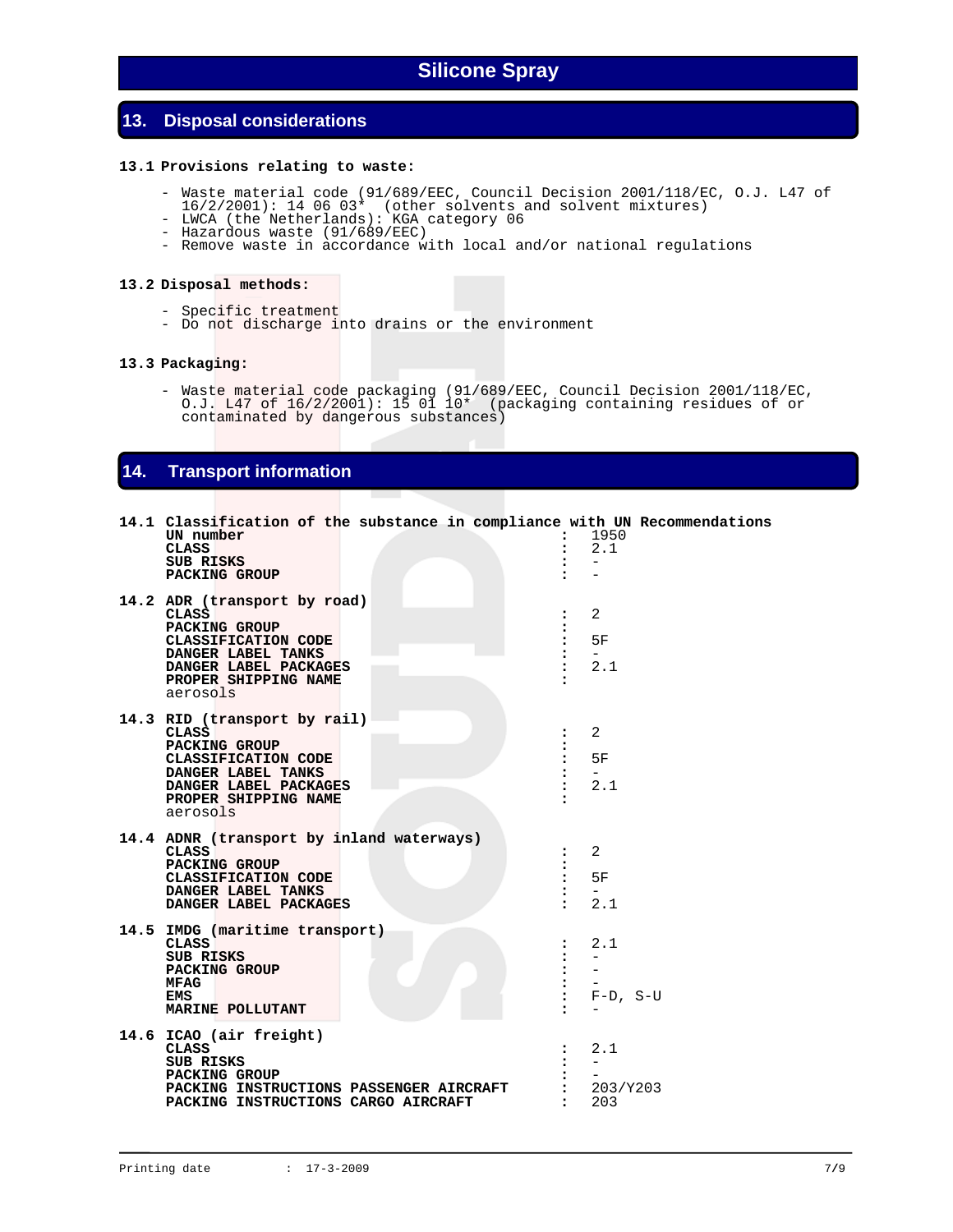#### **14.7 Special precautions :** None

#### **14.8 Limited quantities (LQ) :**

 When substances and their packaging meet the conditions established by ADR/RID/ADNR in chapter 3.4, only the following prescriptions shall be complied with: each package shall display a diamond-shaped figure with the following

inscription: - 'UN 1950'

or, in the case of different goods with different identification numbers within a single package:

- the letters 'LQ'

## **15. Regulatory information**

#### **15.1 EU Legislation:**

```
 Labelling in accordance with EC directives 67/548/EEC, 1999/45/EC and 
2006/8/EC
```

| Extremely flammable       | Irritant                                                                                                                                                                                                                                                                                          |
|---------------------------|---------------------------------------------------------------------------------------------------------------------------------------------------------------------------------------------------------------------------------------------------------------------------------------------------|
| R38<br>R52/53             | Irritating to skin<br>$\ddot{\cdot}$<br>Harmful to aquatic organisms, may cause long-term<br>$\ddot{\phantom{a}}$<br>adverse effects in the aquatic environment                                                                                                                                   |
| R67                       | Vapours may cause drowsiness and dizziness                                                                                                                                                                                                                                                        |
| S <sub>23</sub><br>S(46)  | Do not breathe spray<br>$\ddot{\phantom{a}}$<br>(If swallowed, seek medical advice immediately and show<br>$\ddot{\phantom{a}}$<br>this container or label)                                                                                                                                       |
| S51<br>S61                | Use only in well-ventilated areas<br>Avoid release to the environment. Refer to special<br>instructions/safety data sheets                                                                                                                                                                        |
|                           | Keep away from sources of ignition - No smoking.<br>Keep out of the reach of children.<br>Pressurized container. Protect from sunlight and do not<br>expose to temperatures exceeding 50°C.<br>Do not pierce or burn after use.<br>Do not spray on a naked flame or any incandescent<br>material. |
| 15.2 National provisions: |                                                                                                                                                                                                                                                                                                   |
| the Netherlands:          | Waterbezwaarlijkheid: 7                                                                                                                                                                                                                                                                           |
| Germany:<br>WGK           | $\colon$ 2<br>(Classification based on the components in compliance<br>with Verwaltungsvorschrift wassergefährdender Stoffe<br>(VwVwS) of 17 May 1999)                                                                                                                                            |